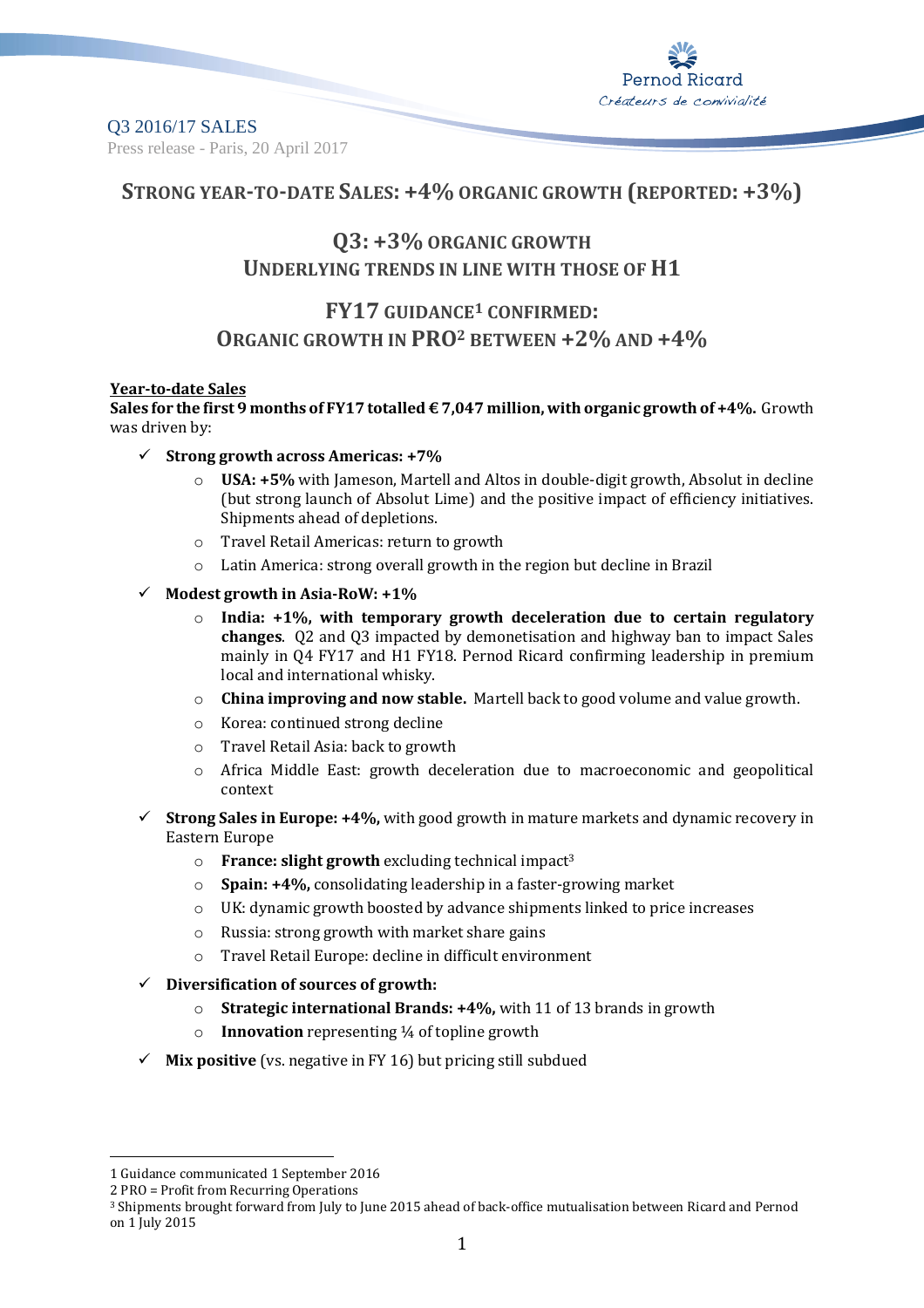

The **Strategic International Brands (+4%) were a key driver of overall Sales growth improvement**, with strong momentum on Jameson, good growth on Ballantine's and improvement on Absolut and Martell.

Pernod Ricard Créateurs de convivialité

The **Strategic Local Brands were flat** due to the temporary slowdown on Indian whiskies.

**Strategic Wines grew dynamically at +7%**, driven by Campo Viejo.

**Reported growth was +3%** due to a slightly unfavourable FX impact over the period.

#### **Q3 Sales**

**Sales for the third quarter of FY17 were slightly softer, as expected, mainly due to CNY phasing1, and totalled € 1,987 million**, including **organic growth of +3%** and reported growth of +7%. This comprised:

- $\checkmark$  **Good growth in Americas: +8%**, with Latin America improving and USA in growth despite difficult basis of comparison
- $\checkmark$  Asia-RoW in decline at -2%, due to CNY phasing<sup>1</sup> and final impact of demonetisation in India, as planned
- **Continued good performance in Europe: +7%,** with Western Europe solid and Eastern Europe dynamic.

As part of this communication, **Alexandre Ricard**, Chairman and Chief Executive Officer, stated,

*"We have strong year-to-date Sales growth at +4%. In an uncertain environment, our strategy is consistent and driving results, in particular in terms of diversifying the sources of growth.*

*We confirm our FY17 guidance<sup>2</sup> of organic growth in Profit from Recurring Operations of between +2% and +4%3."*

*Note: All growth data specified in this press release refers to organic growth (at constant FX and Group structure), unless otherwise stated. Data may be subject to rounding.*

*A detailed presentation of Sales for the third quarter of 2016/17 can be downloaded from our website: [www.pernod](http://www.pernod-ricard.com/)[ricard.com](http://www.pernod-ricard.com/)*

 $\overline{\phantom{a}}$ 

<sup>1</sup>Chinese New Year (CNY): 28 January 2017 vs. 8 February 2016

<sup>2</sup> Guidance communicated 1 September 2016

<sup>3</sup> Over the full FY17, the FX impact on Profit from Recurring Operations is estimated at approximately +€ 80m, based on average FX rates for full FY17 projected on 31 March 2017, particularly a EUR/USD rate of 1.07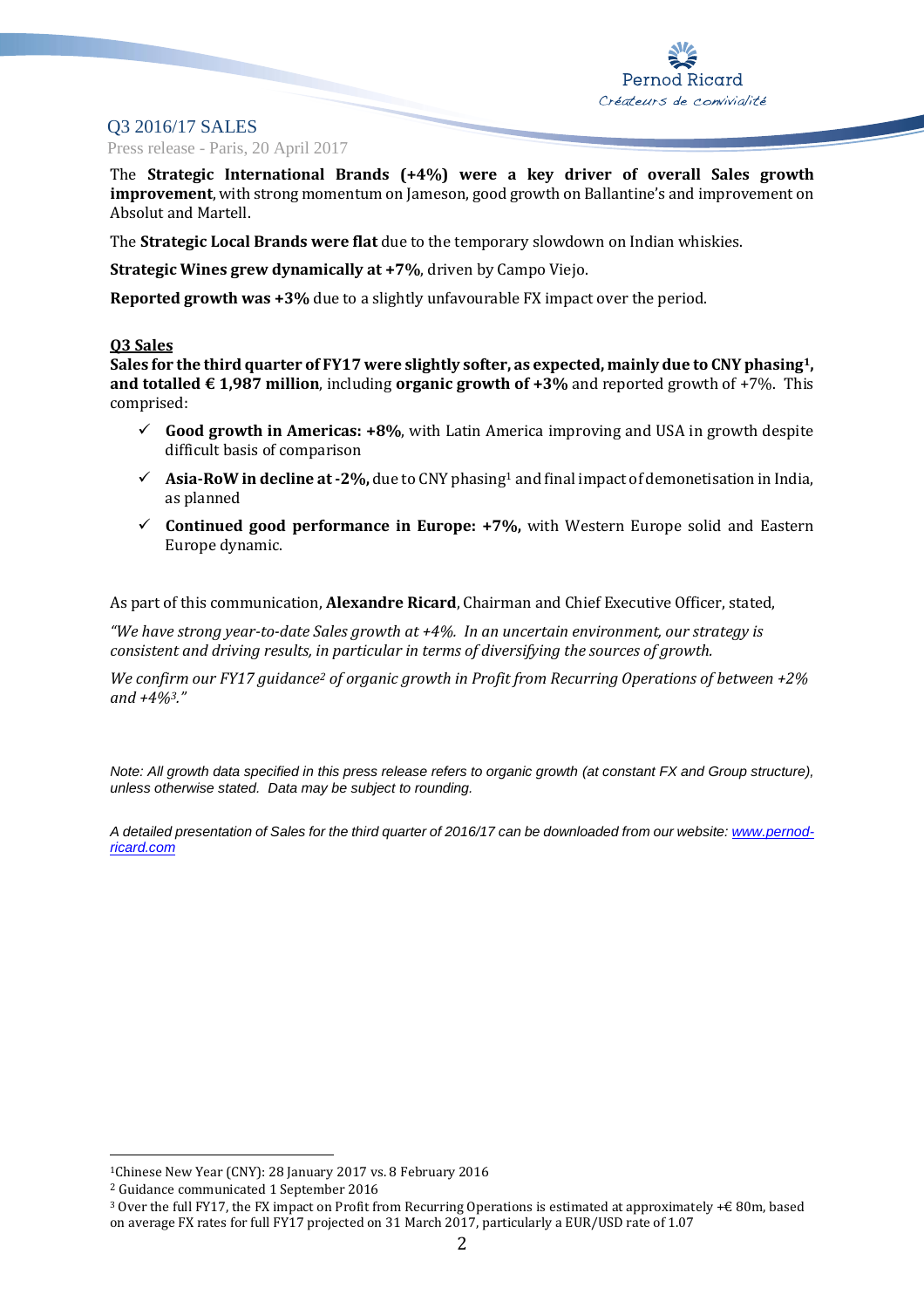Press release - Paris, 20 April 2017

#### **Definitions and additional information related to the use of non-IFRS measures**

*Pernod Ricard's management process is based on the following non-IFRS measures which are chosen for planning and reporting. The Group's management believes these measures provide valuable additional information for users of the financial statements in understanding the Group's performance. These non-IFRS measures should be considered as complementary to the comparable IFRS measures and reported movements therein.*

#### *Organic growth*

*Organic growth is calculated after excluding the impacts of exchange rate movements and acquisitions and disposals.* 

*Exchange rates impact is calculated by translating the current year results at the prior year's exchange rates. For acquisitions in the current year, the post-acquisition results are excluded from the organic movement calculations. For acquisitions in the prior year, post-acquisition results are included in the prior year but are included in the organic movement calculation from the anniversary of the acquisition date in the current year. Where a business, brand, brand distribution right or agency agreement was disposed of, or terminated, in the prior year, the Group, in the organic movement calculations, excludes the results for that business from the prior year. For disposals or terminations in the current year, the Group excludes the results for that business from the prior year from the date of the disposal or termination.*

*This measure enables to focus on the performance of the business which is common to both years and which represents those measures that local managers are most directly able to influence.*

#### *Profit from recurring operations*

*Profit from recurring operations corresponds to the operating profit excluding other non-current operating income and expenses.*

#### **About Pernod Ricard**

*Pernod Ricard is the world's n°2 in wines and spirits with consolidated Sales of € 8,682 million in FY16. Created in 1975 by the merger of Ricard and Pernod, the Group has undergone sustained development, based on both organic growth and acquisitions: Seagram (2001), Allied Domecq (2005) and Vin&Sprit (2008). Pernod Ricard holds one of the most prestigious brand portfolios in the sector: Absolut Vodka, Ricard pastis, Ballantine's, Chivas Regal, Royal Salute and The Glenlivet Scotch whiskies, Jameson Irish whiskey, Martell cognac, Havana Club rum, Beefeater gin and Malibu, Mumm and Perrier- Jouët champagnes, as well Jacob's Creek, Brancott Estate, Campo Viejo and Kenwood wines. Pernod Ricard employs a workforce of 18,500 people and operates through a decentralised organisation, with 6 "Brand Companies" and 85 "Market Companies" established in each key market. Pernod Ricard is strongly committed to a sustainable development policy and encourages responsible consumption. Pernod Ricard's strategy and ambition are based on 3 key values that guide its expansion: entrepreneurial spirit, mutual trust and a strong sense of ethics.*

*Pernod Ricard is listed on Euronext (Ticker: RI; ISIN code: FR0000120693) and is part of the CAC 40 index.*

| Contacts Pernod Ricard                                           |                      |
|------------------------------------------------------------------|----------------------|
| Julia Massies / VP, Financial Communication & Investor Relations | +33 (0) 141 00 41 07 |
| Sylvie Machenaud / Director External Communications              | +33 (0) 141 00 42 74 |
| Adam Ramjean / Investor Relations Manager                        | +33 (0) 141 00 41 59 |
| Emmanuel Vouin / Press Relations Manager                         | +33 (0) 141 00 44 04 |
| Apolline Celeyron / Press Relations Officer                      | +33 (0) 141 00 40 97 |
|                                                                  |                      |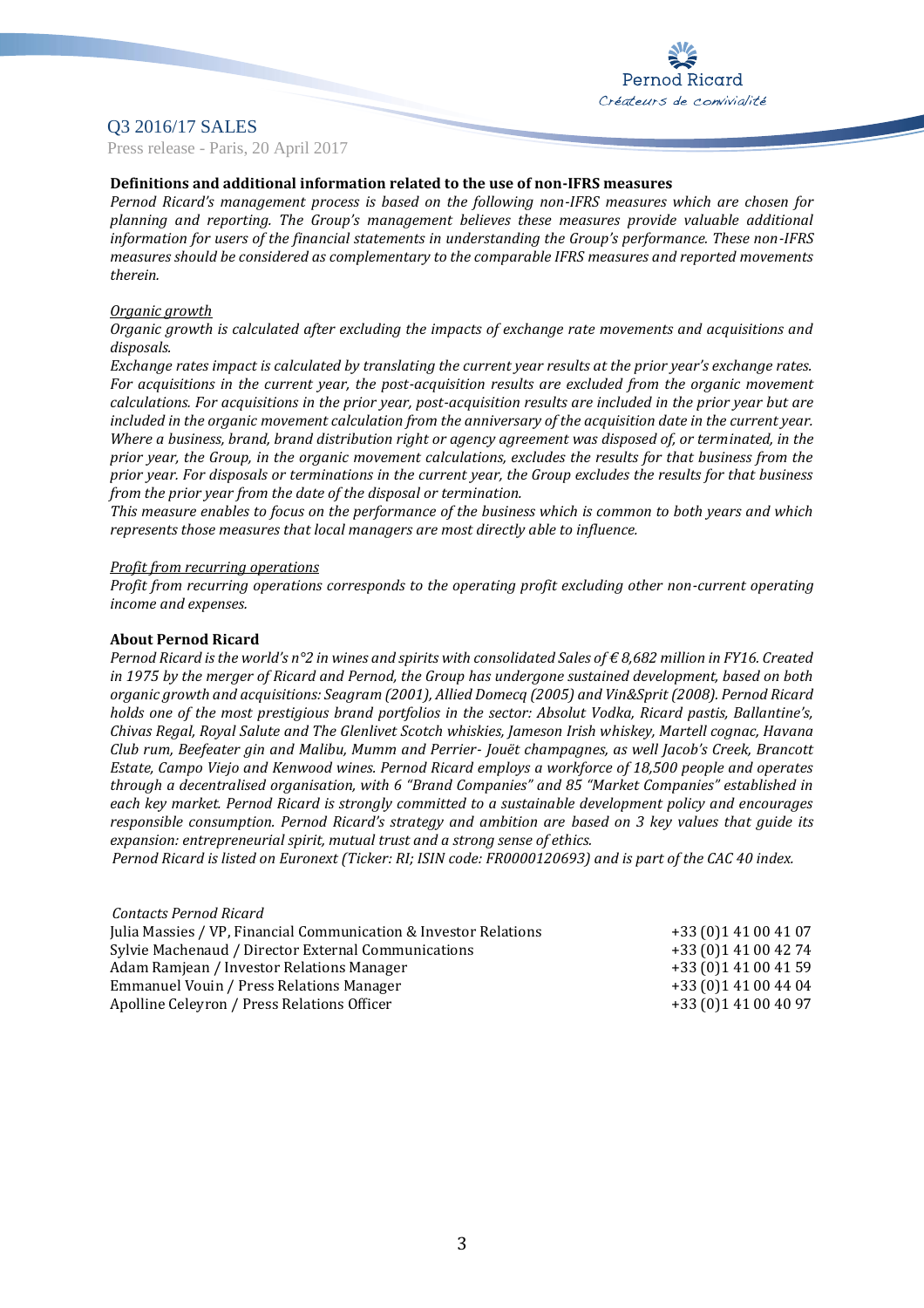

Press release - Paris, 20 April 2017

# **Appendices**

## **House of Brands effective at 1 July 2016**



*As of 1 July 2016:*

- *(1) The above segmentation is used for Financial Communications. The same perimeter has been applied to FY16 for comparison purposes.*
- *(2) Bulk Spirits are allocated by Region according to the Regions' weight in the Group*

## **YTD Sales by Region**

| <b>Net Sales</b><br>(€ millions) | H1 2015/16                  | H1 2016/17                  | Change    | <b>Organic Growth</b> | <b>Group Structure</b> | <b>Forex impact</b> |
|----------------------------------|-----------------------------|-----------------------------|-----------|-----------------------|------------------------|---------------------|
| Americas                         | 1,369                       | 28.3%                       | 62        | 95                    | (5)                    | $-2%$               |
|                                  | 27.6%                       | 1,431                       | 4%        | 7%                    | 0%                     | (28)                |
| Asia / Rest of the World         | 2,019                       | 2,040                       | 22        | 52                    | (0)                    | $-1%$               |
|                                  | 40.7%                       | 40.3%                       | 1%        | 3%                    | 0%                     | (30)                |
| Europe                           | 1,570                       | 1,589                       | 19        | 50                    | 10                     | $-3%$               |
|                                  | 31.7%                       | 31.4%                       | 1%        | 3%                    | 1%                     | (41)                |
| World                            | 4.958 100.0%                | 5.061 100.0%                | 2%<br>103 | 197<br>4%             | 4<br>0%                | $-2%$<br>(99)       |
|                                  |                             |                             |           |                       |                        |                     |
| <b>Net Sales</b><br>(€ millions) | Q3 2015/16                  | Q3 2016/17                  | Change    | <b>Organic Growth</b> | <b>Group Structure</b> | <b>Forex impact</b> |
| Americas                         | 529                         | 602                         | 73        | 43                    | (0)                    | 6%                  |
|                                  | 28.5%                       | 30.3%                       | 14%       | 8%                    | 0%                     | 31                  |
| Asia / Rest of the World         | 822                         | 837                         | 15        | (15)                  | 0%                     | 4%                  |
|                                  | 44.3%                       | 42.1%                       | 2%        | $-2%$                 | (0)                    | 30                  |
| Europe                           | 504                         | 547                         | 43        | 33                    | (1)                    | 2%                  |
|                                  | 27.2%                       | 27.5%                       | 9%        | 7%                    | 0%                     | 11                  |
| World                            | 1.855 100.0%                | 1.987 100.0%                | 131<br>7% | 61<br>3%              | (1)<br>0%              | 4%<br>72            |
|                                  |                             |                             |           |                       |                        |                     |
| <b>Net Sales</b><br>(€ millions) | <b>YTD March</b><br>2015/16 | <b>YTD March</b><br>2016/17 | Change    | <b>Organic Growth</b> | <b>Group Structure</b> | <b>Forex impact</b> |
| Americas                         | 1,899                       | 28.9%                       | 135       | 138                   | (6)                    | 3                   |
|                                  | 27.9%                       | 2,033                       | 7%        | 7%                    | 0%                     | 0%                  |
| Rest of the World                | 2,841                       | 2,878                       | 37        | 37                    | (1)                    | $\mathbf{1}$        |
| Asia /                           | 41.7%                       | 40.8%                       | 1%        | 1%                    | 0%                     | 0%                  |
| Europe                           | 2,074                       | 2,136                       | 3%        | 83                    | 0%                     | $-1%$               |
|                                  | 30.4%                       | 30.3%                       | 62        | 4%                    | 9                      | (30)                |
| World                            | 6,813 100.0%                | 7.047 100.0%                | 234<br>3% | 258<br>4%             | 3<br>0%                | 0%<br>(27)          |

*As of 1 July 2016, Bulk Spirits are allocated by Region according to the Regions' weight in the Group*